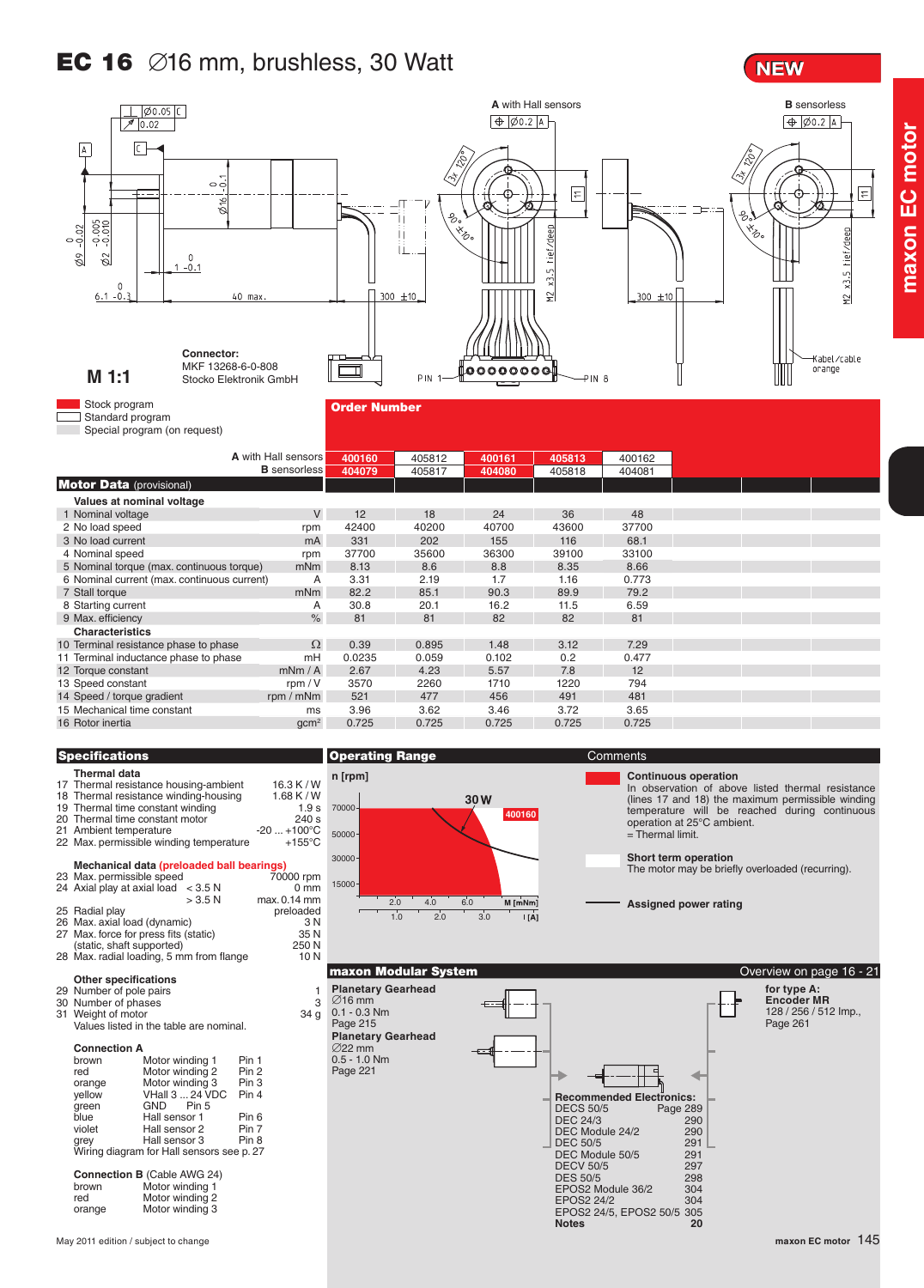## EC 16 ∅16 mm, brushless, 30 Watt, sterilizable



#### Stock program Order Number Standard program Special program (on request) **A** with Hall sensors 405146 405147 405148 **B** sensorless 405149 405150 405151 **Motor Data** (provisional) **Values at nominal voltage** 1 Nominal voltage V 12 12 12<br>45000 21500 9770 2 No load speed rpm 45000 21500 9770 3 No load current 173<br>17000 4 Nominal speed rpm<br>5 Nominal torque (max. continuous torque) mNm 40500 17000 5120 5 Nominal torque (max. continuous torque) 7.06 8.41<br>3.26 1.76 6 Nominal current (max. continuous current) A 3.26 1.76 0.805 7 Stall torque 42.2 8 Starting current A<br>9 Max efficiency and a starting of the A<br>9 Max efficiency 30.8 8.11 1.65 9 Max. efficiency 77 73 64 **Characteristics** 10 Terminal resistance phase to phase  $\Omega$ 0.39 1.48 7.29<br>0.0168 0.0729 0.34 11 Terminal inductance phase to phase mH<br>12 Torque constant mNm / A 0.0168 0.0729 0.34 12 Torque constant mNm / A<br>13 Speed constant mNm / V 2.5 5.21 11.2<br>3820 1830 849 13 Speed constant rpm / V<br>14 Speed / torque gradient rpm / mNm 3820 1830 849 14 Speed / torque gradient 596 521<br>4.52 3.95 15 Mechanical time constant metals and the constant<br>
16 Rotor inertia gcm<sup>2</sup> 4.52 3.95 4.18 16 Rotor inertia 0.725 **Specifications Comments Comments Operating Range Comments** Comments **Thermal data n [rpm] Continuous operation** 17 Thermal resistance housing-ambient 16.3 K / W<br>18 Thermal resistance winding-housing 1.68 K / W In observation of above listed thermal resistance 18 Thermal resistance winding-housing 1.68 K/W<br>19 Thermal time constant winding 1.68 K/W (lines 17 and 18) the maximum permissible winding **<sup>30</sup>** <sup>70000</sup> 19 Thermal time constant winding 1.9 s<br>
20 Thermal time constant motor 240 s temperature will be reached during continuous operation at 25°C ambient. **405146** 20 Thermal time constant motor 240 s<br>
21 Ambient temperature 240 ... +135°C 21 Ambient temperature -40 ... +135°C<br>Max. permissible winding temperature -155°C = Thermal limit. 50000 22 Max. permissible winding temperature **Short term operation** 30000 **Mechanical data (preloaded ball bearings)**<br>23 Max. permissible speed 70000 rpm The motor may be briefly overloaded (recurring). 24 Axial play at axial load contract and the contract of the contract of the contract of the Axial play at axial load  $>$  3.5 N cm  $>$  3.5 N cm  $>$  24 Axial play at axial load  $>$  3.5 N cm  $>$  3.5 N cm  $>$  3.5 N cm  $>$  2.1 15000 max. 0.14 mm<br>preloaded 2.0 4.0 6.0  $M$  [mNm] **Assigned power rating** 25 Radial play preloaded 26 Max. axial load (dynamic) 3 N  $1.0$  $2.0 \t30 \t4.0 \t1A1$ 27 Max. force for press fits (static) 40 N<br>
(static shaft supported) 250 N (static, shaft supported) (static, shaft supported) (150 M<br>Max. radial loading. 5 mm from flange 10 M Application Sterilization information 28 Max. radial loading, 5 mm from flange ∕ **Medicine / surgery / chemicals** In normal use, the motor can be sterilized 100 times **Other specifications** in an autoclave. No need to dismantle. 29 Number of pole pairs 1<br>30 Number of pole pairs 1<br>30 Number of phases 3 30 Number of phases 31 Weight of motor 34 g Hand tools that can be sterilized, such as bone saw, Sterilization with steam Weight of motor bone drilling and grinding machine Dermatological and dental tools Temperature  $+134^{\circ}$ C  $\pm 4^{\circ}$ C Values listed in the table are nominal. Infusion pumps Compression pressure up to 2.3 bar ECG Rel. humidity **Rel. humidity** 100 % 100 % **Connection A and B, motor** (Cable AWG 22)<br>red Motor winding 1 Therapy aid, analysis and dialysis equipment Cycle length 20 minutes red Motor winding 1<br>hlack Motor winding 2 black Motor winding 2<br>white Motor winding 3 Motor winding 3 **maxon modular system Overview on page 16 - 21 Overview on page 16 - 21 Planetary Gearhead Connection A, sensors** (Cable AWG 26)<br>green V<sub>Hall</sub> 3 ... 24 VDC<br>blue GND sterilizable ∅16 mm red / grey Hall sensor 1<br>hlack / grey Hall sensor 2 0.1 - 0.3 Nm black / grey<br>white / grey Page 216 **Recommended Electronics:**<br>DECS 50/5 **Page 28** Page 289<br>290

DEC 24/3 290 DEC Module 24/2 290 DEC 50/5, Module 50/5 291 DECV 50/5 297

**Notes 20**

**maxon EC motor**

naxon EC motor

**NEW**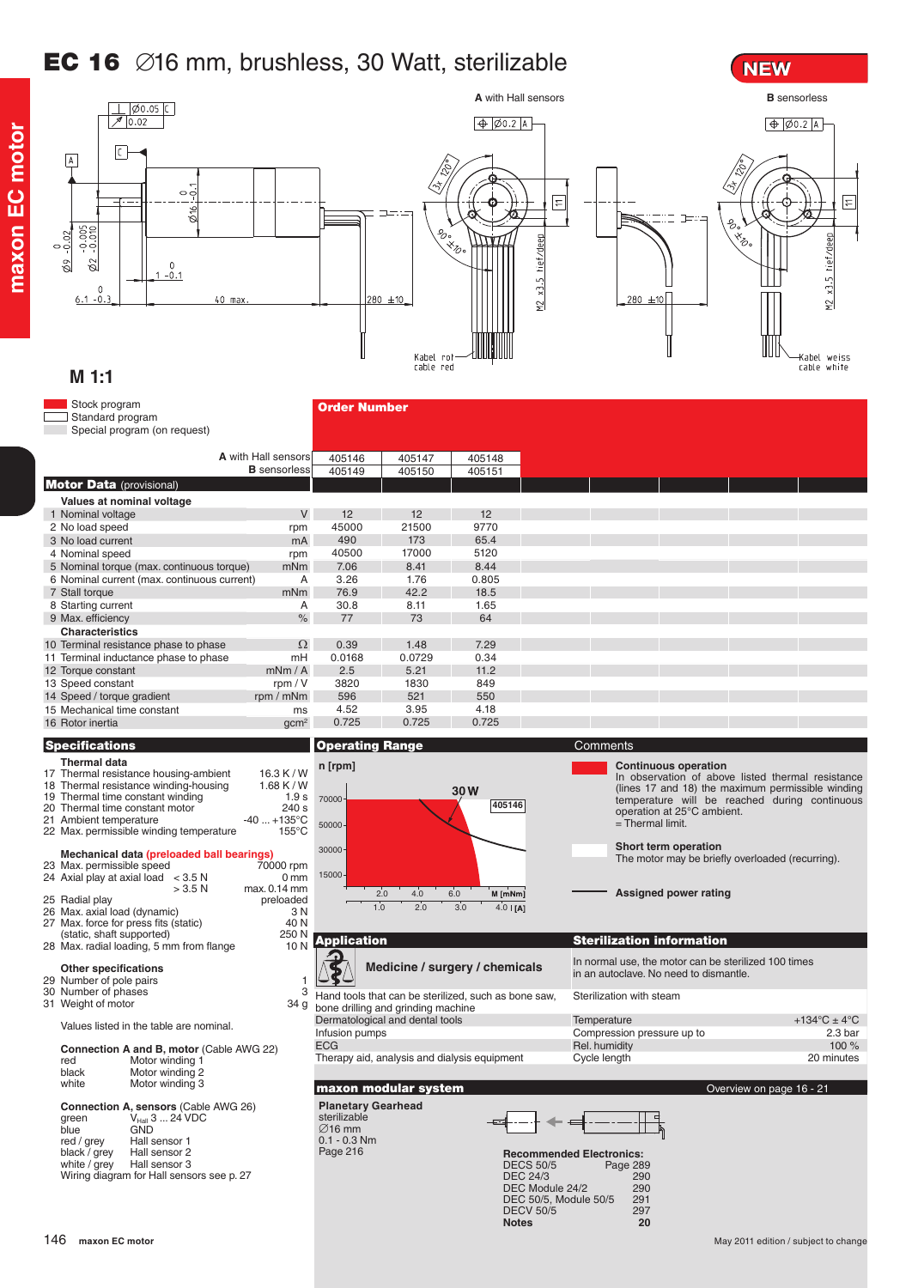## **EC 16**  $\varnothing$ 16 mm, brushless, 60 Watt

**NEW** 

**maxon EC motor**

maxon EC motor



#### **Thermal data** Thermal resistance housing-ambient 10.3 K / W<br>Thermal resistance winding-housing 1.2 K / W 18 Thermal resistance winding-housing 1.2 K / W<br>19 Thermal time constant winding 2.53 s Thermal time constant winding 2.53 s<br>Thermal time constant motor 299 s 20 Thermal time constant motor 299 s<br>21 Ambient temperature 20 ... +100 °C Ambient temperature -20 ... +100°C<br>Max. permissible winding temperature 155°C 22 Max. permissible winding temperature **Mechanical data (preloaded ball bearings)**<br>23 Max. permissible speed 70000 rpm 24 Axial play at axial load  $\leq$  3.5 N 0 mm<br> $>$  3.5 N max 0.14 mm max. 0.14 mm<br>preloaded 25 Radial play<br>
26 Max. axial load (dynamic) entity and the set of the Sandal Carolina and Sandal Carolina and Sandal Carolin 26 Max. axial load (dynamic) 3 N<br>27 Max. force for press fits (static) 35 N Max. force for press fits (static) 35 N<br>
(static, shaft supported) 250 N (static, shaft supported)  $250 \text{ N}$ <br>Max. radial loading. 5 mm from flange 10 N 28 Max. radial loading, 5 mm from flange **Other specifications** 29 Number of pole pairs 1<br>30 Number of phases 3 30 Number of phases 31 Weight of motor 58 g 31 Weight of motor Values listed in the table are nominal. **Connection A** Motor winding 1 Pin 1<br>Motor winding 2 Pin 2 red Motor winding 2 Pin 2<br>orange Motor winding 3 Pin 3 orange Motor winding 3 Pin 3<br>yellow VHall 3 ... 24 VDC Pin 4 VHall  $3 \dots 24$  VDC Pin  $4$ <br>GND Pin 5 green GND Pin 5<br>blue Hall sensor 1 Pin 6 blue Hall sensor 1 Pin 6<br>violet Hall sensor 2 Pin 7 Violet Hall sensor 2 Pin 7<br>
Hall sensor 3 Pin 8 gray Hall sensor 3 Pin 8 Wiring diagram for Hall sensors see p. 27 **Connection B** (Cable AWG 24) brown Motor winding 1<br>red Motor winding 2 red Motor winding 2<br>orange Motor winding 3 Motor winding 3



∅22 mm 0.5 - 1.0 Nm Page 221

∅22 mm

∅22 mm  $0.5 - 2.0$  Nm Page 223

In observation of above listed thermal resistance (lines 17 and 18) the maximum permissible winding temperature will be reached during continuous operation at 25°C ambient. = Thermal limit.

**Short term operation**

The motor may be briefly overloaded (recurring).

**Assigned power rating**

**maxon Modular System Community of the Community Community Community Community Community Community Community Community Community Community Community Community Community Community Community Community Community Community Com Planetary Gearhead for type A: Encoder MR** 128 / 256 / 512 Imp., Page 261 **Planetary Gearhead Spindle Drive**  $\epsilon$ Page 247/248 **Recommended Electronics:**<br>DECS 50/5 Page 289 DECS 50/5 Page 289<br>DEC 24/3 290 DEC 24/3 290 DEC 50/5 291<br>DEC Module 50/5 291 DEC Module 50/5<br>DECV 50/5 297 DECV 50/5 297<br>DES 50/5 298 DES 50/5 298<br>EPOS2 Module 36/2 304 EPOS2 Module 36/2 304<br>EPOS2 24/2 304 EPOS2 24/2 EPOS2 24/5, EPOS2 50/5 305

**Notes 20**